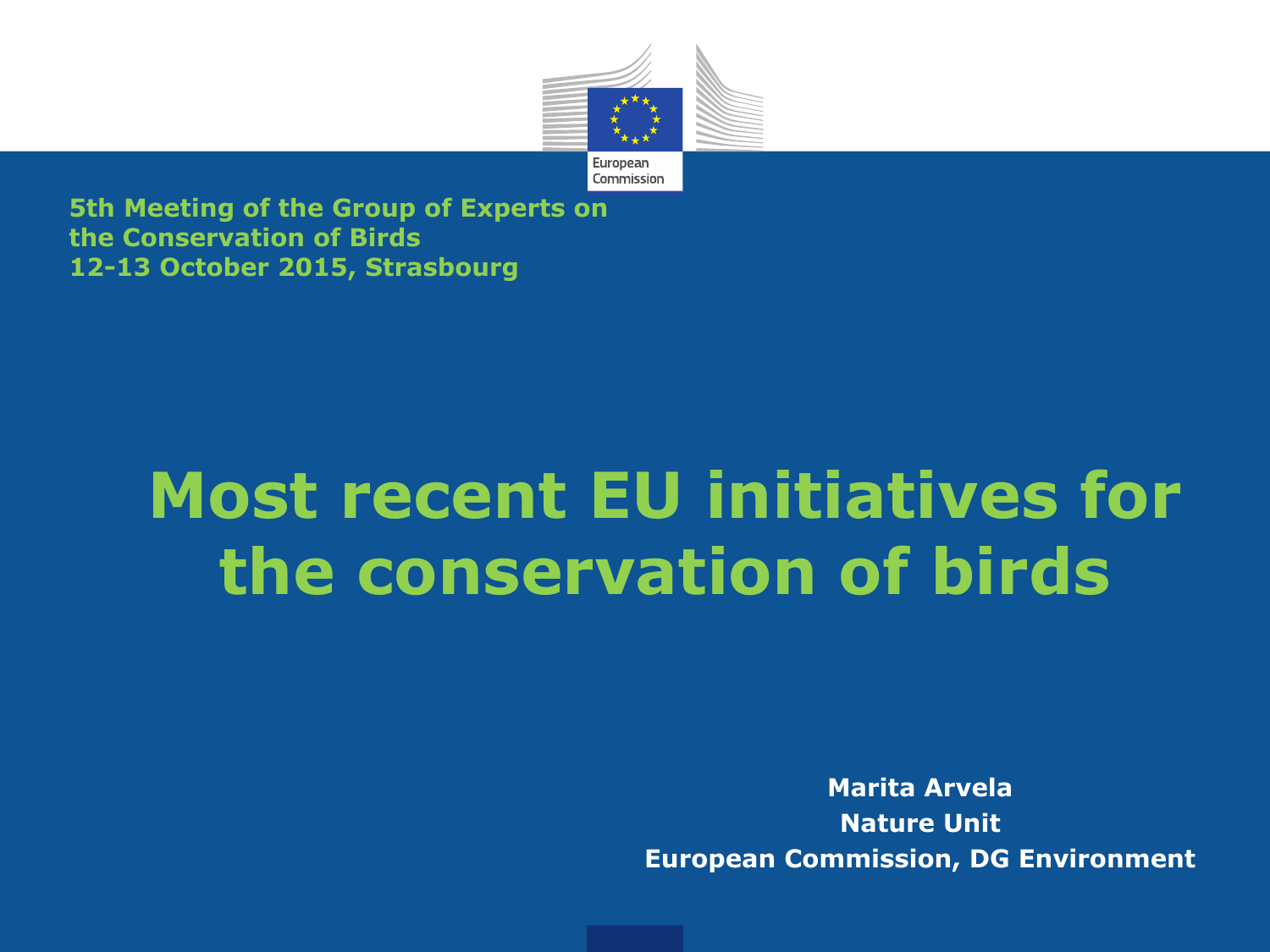# **News in general level**

- Report on State of Nature in the EU, May 2015 *[http://eur-lex.europa.eu/legal](http://eur-lex.europa.eu/legal-content/EN/TXT/?uri=COM:2015:219:FIN)[content/EN/TXT/?uri=COM:2015:219:FIN](http://eur-lex.europa.eu/legal-content/EN/TXT/?uri=COM:2015:219:FIN)*
- European Red list of Birds, June 2015 (financed by EC)
- Mid-term Review of the EU Biodiversity Strategy to 2020, 2.10.2015 *[http://ec.europa.eu/environment/nature/biodiversity/comm2006/](http://ec.europa.eu/environment/nature/biodiversity/comm2006/2020.htm) [2020.htm](http://ec.europa.eu/environment/nature/biodiversity/comm2006/2020.htm)*
- Fitness check on Nature Directives *[http://ec.europa.eu/environment/nature/legislation/fitness\\_check](http://ec.europa.eu/environment/nature/legislation/fitness_check/index_en.htm) [/index\\_en.htm](http://ec.europa.eu/environment/nature/legislation/fitness_check/index_en.htm)*



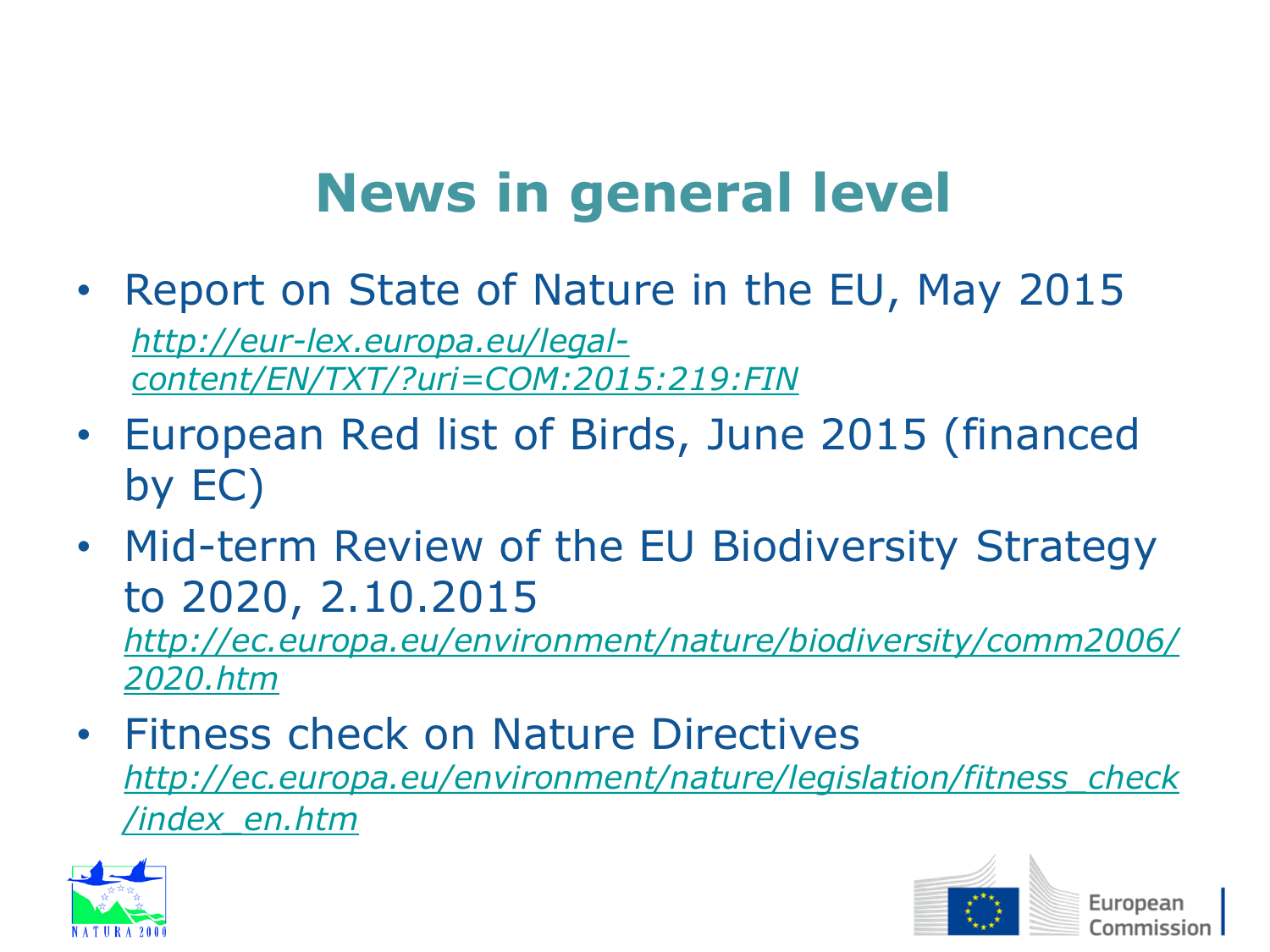# **Birds related news**

- Updated EU Bird List, August 2015 *[http://ec.europa.eu/environment/nature/conservation/wildbirds/e](http://ec.europa.eu/environment/nature/conservation/wildbirds/eu_species/index_en.htm) [u\\_species/index\\_en.htm](http://ec.europa.eu/environment/nature/conservation/wildbirds/eu_species/index_en.htm)*
- LIFE EuroSAP project 2015-2018 *[http://www.birdlife.org/europe-and-central-asia/life-eurosap](http://www.birdlife.org/europe-and-central-asia/life-eurosap-project-who-we-are)[project-who-we-are](http://www.birdlife.org/europe-and-central-asia/life-eurosap-project-who-we-are)*
- Action Plan on Greater Spotted Eagle (*Clanga clanga)* adopted in April 2015
- EU Strategy on Raptors under preparation



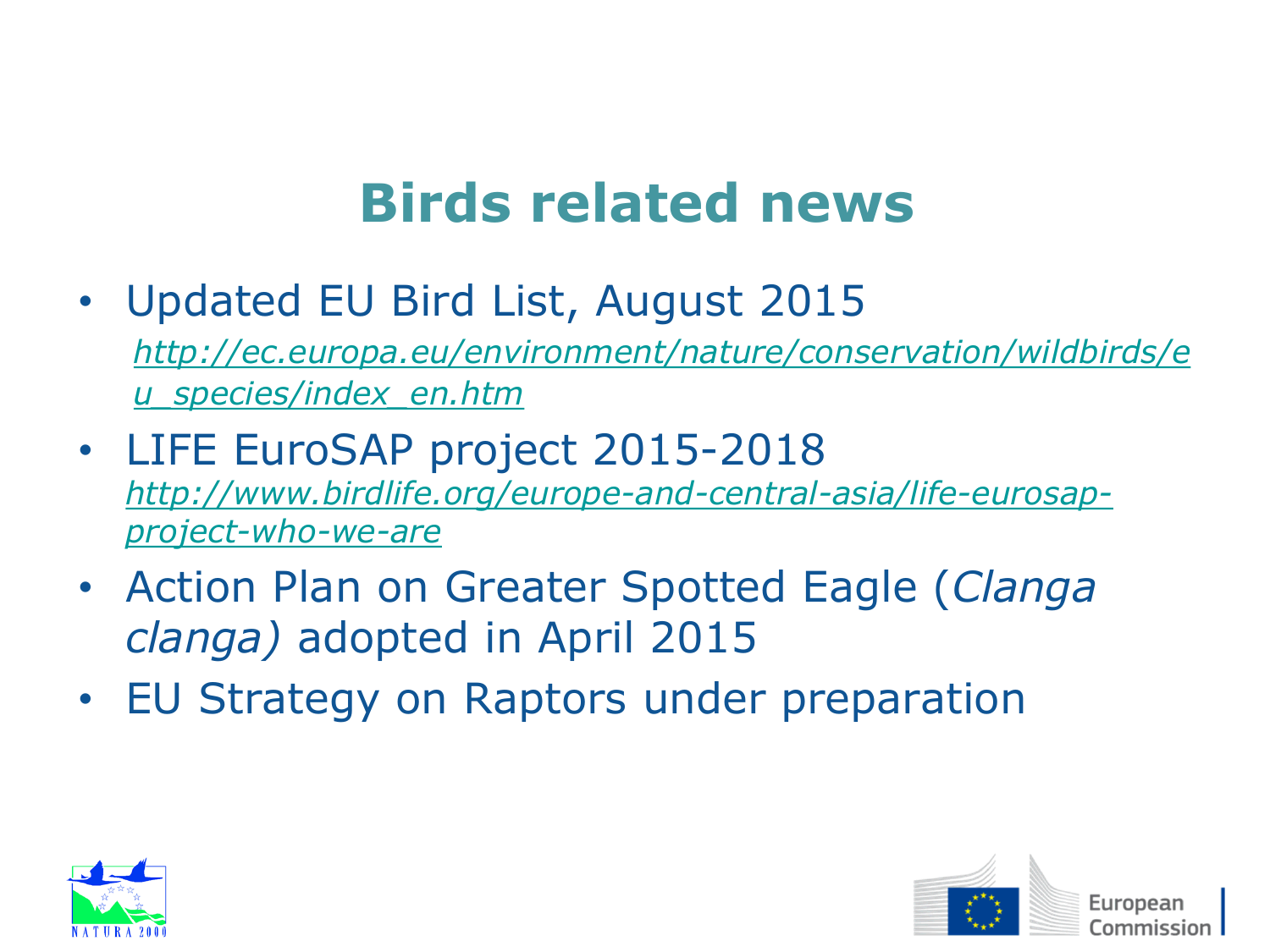- EC funding for the new Task Force on IKB in the Mediterranean region
- EC is finalising a guidance document on energy transmission facilities and Natura 2000 and EU protected species
- EC considering to ask a restriction dossier on lead to be opened (REACH)



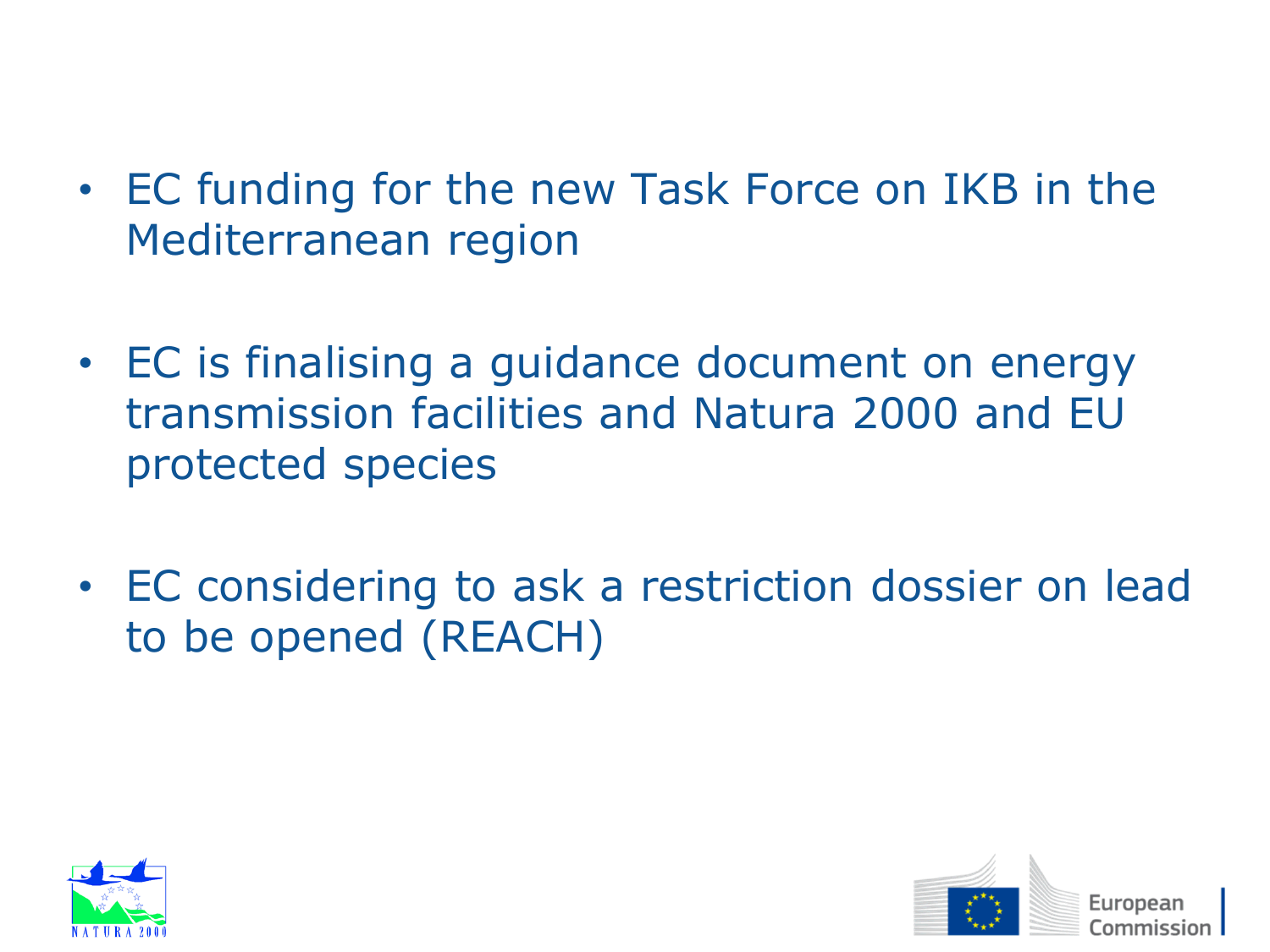# **In addition:**

• EU Action Plan against Wildlife Trafficking under preparation

*[http://ec.europa.eu/smart-regulation/roadmaps/index\\_en.htm](http://ec.europa.eu/smart-regulation/roadmaps/index_en.htm)*

- Review of the EU birds reporting (Art 12 of the Birds Directive) on-going for period 2013-2018
- Eurobarometer on biodiversity and nature, October 2015 results

*[http://ec.europa.eu/COMMFrontOffice/PublicOpinion/index.cfm/Survey/get](http://ec.europa.eu/COMMFrontOffice/PublicOpinion/index.cfm/Survey/getSurveyDetail/instruments/SPECIAL/surveyKy/2091) [SurveyDetail/instruments/SPECIAL/surveyKy/2091](http://ec.europa.eu/COMMFrontOffice/PublicOpinion/index.cfm/Survey/getSurveyDetail/instruments/SPECIAL/surveyKy/2091)*



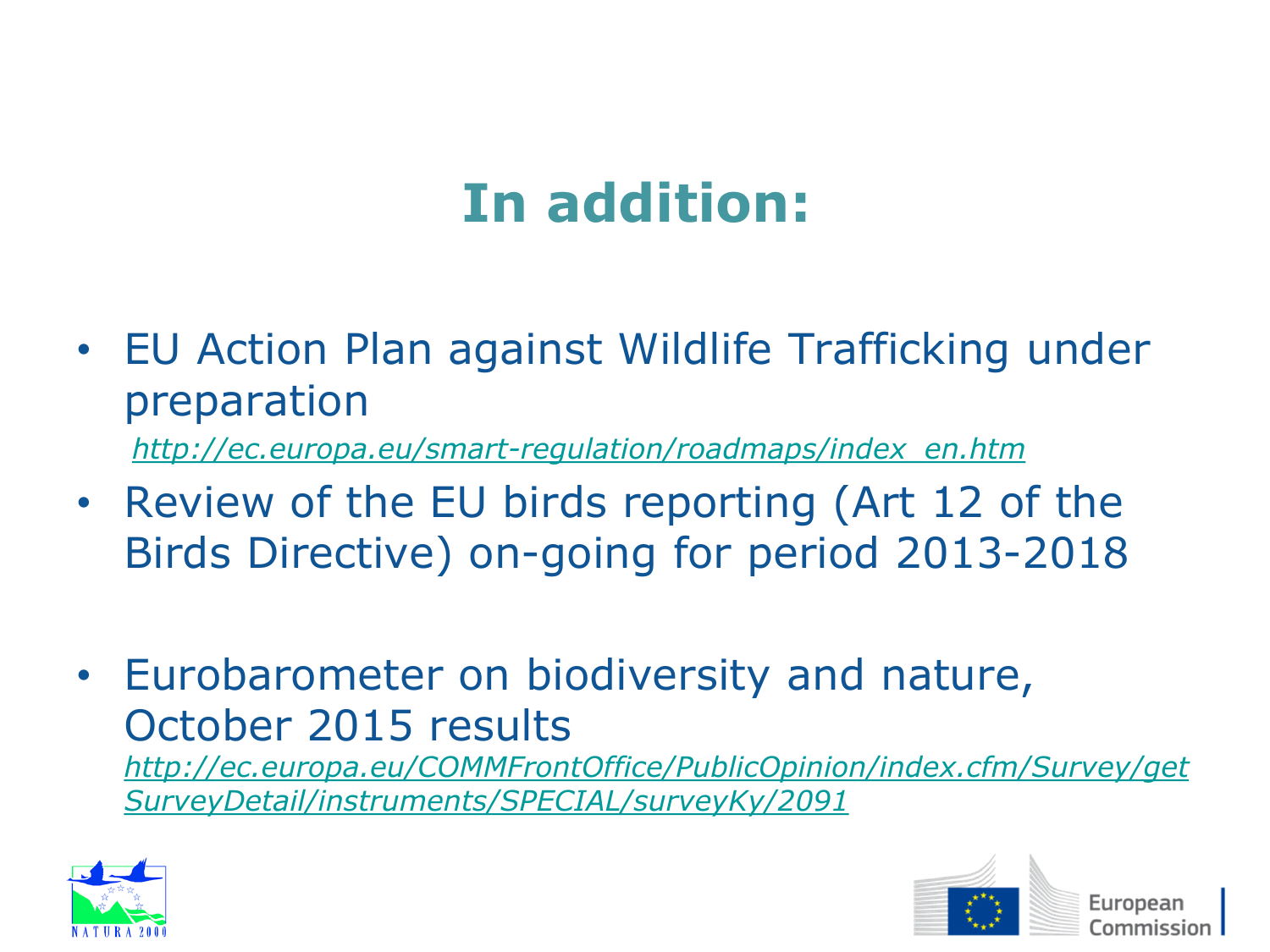### **Natura 2000 Award**

### **Examples of winners:**

*2015: Vultures: Providing gains for nature and communities in Gorges du tarn et de la Jonte (FR) 2014: Saving the imperial eagle from electrocution in Bulgaria*

[http://ec.europa.eu/environment/nature/natura2000/awards/index\\_en.htm](http://ec.europa.eu/environment/nature/natura2000/awards/index_en.htm)

### **Natura 2000 Award 2016 – call is open!**